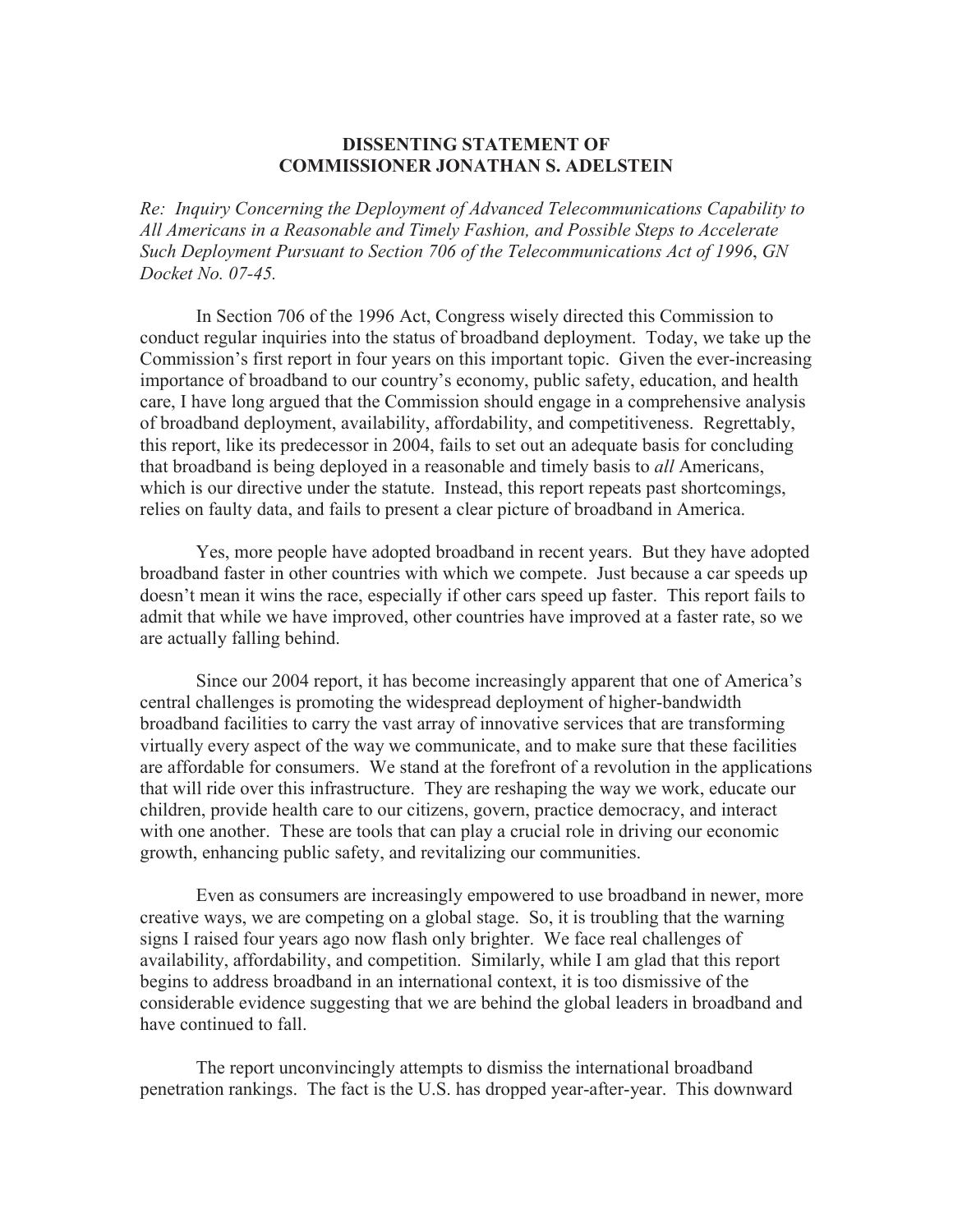trend and the lack of broadband value illustrate the sobering point that when it comes to giving our citizens affordable access to state-of the-art communications, the U.S. has fallen behind its global competitors. We do not wrestle with the question of broadband value, or price per megabit, for which our citizens pay far more than those in many other countries. According to the ITU, the digital opportunity afforded to U.S. citizens is not even near the top, it is  $21^{st}$  in the world. Recent OECD data show the U.S. ranked  $11^{th}$  in the world in price per megabit. Other reports show U.S. consumers pay nearly twice as much as Japanese customers for connections that are twenty times as slow. This is more than a public relations problem, it's a major productivity problem.

Consumers, small businesses, and even government agencies are becoming increasingly creative with broadband, as it becomes more widely available. Indeed, we have made progress since 2004. The broadband data released concurrently today highlights broadband growth, although these statistics are based on our now defunct definitions. The significant investment in the 700 MHz auction also illustrates the investment being made in broadband facilities. Many providers are deeply committed to their communities, our Schools and Libraries program continues to play a vital role bringing broadband to our nation's children, and there are positive lessons to draw on. Yet, this report fails to get at the core question of whether *all Americans* are participating in the broadband revolution and it again fails to present a meaningful analysis of broadband availability, competition, or affordability. It largely relies on the same old methodology for assessing broadband availability and competition that has been recognized almost universally as flawed and broken. Although I am genuinely pleased we also adopt a companion item to improve our data gathering efforts, the truth is that we rest our conclusions today on a far flimsier basis. Unfortunately, the failure over the past eight years to address these data shortcomings – particularly, in time for this report - seriously undermines the credibility of its findings.

Nor does the report address meaningfully the *competitiveness* of the broadband market. In the Notice initiating this proceeding, we also launched an inquiry into the competitiveness of the broadband market that we committed to do as part of our review of the major BOC-IXC mergers in late 2005. Despite that commitment, a rigorous analysis of the state of broadband competition is absent here.

Also gone from this report are attempts to analyze case studies or to provide a compilation of best practices for providers and communities looking to keep up with the fast pace of change. Good and instructive stories abound, and I believe the Commission could have played an important role in documenting these successes. Choosing representative communities and initiatives is inherently difficult, but we lose an opportunity to grapple with the real world challenges and achievements in a way that could better inform policymakers and readers of this report.

This report also fails to provide a clearer roadmap for achieving the goal of delivering affordable, truly-high speed broadband to all Americans. The report culls a list of FCC decisions since our last report, some of which have been more effective than others. Yet, it does not probe deeply into broadband challenges for those in rural areas,